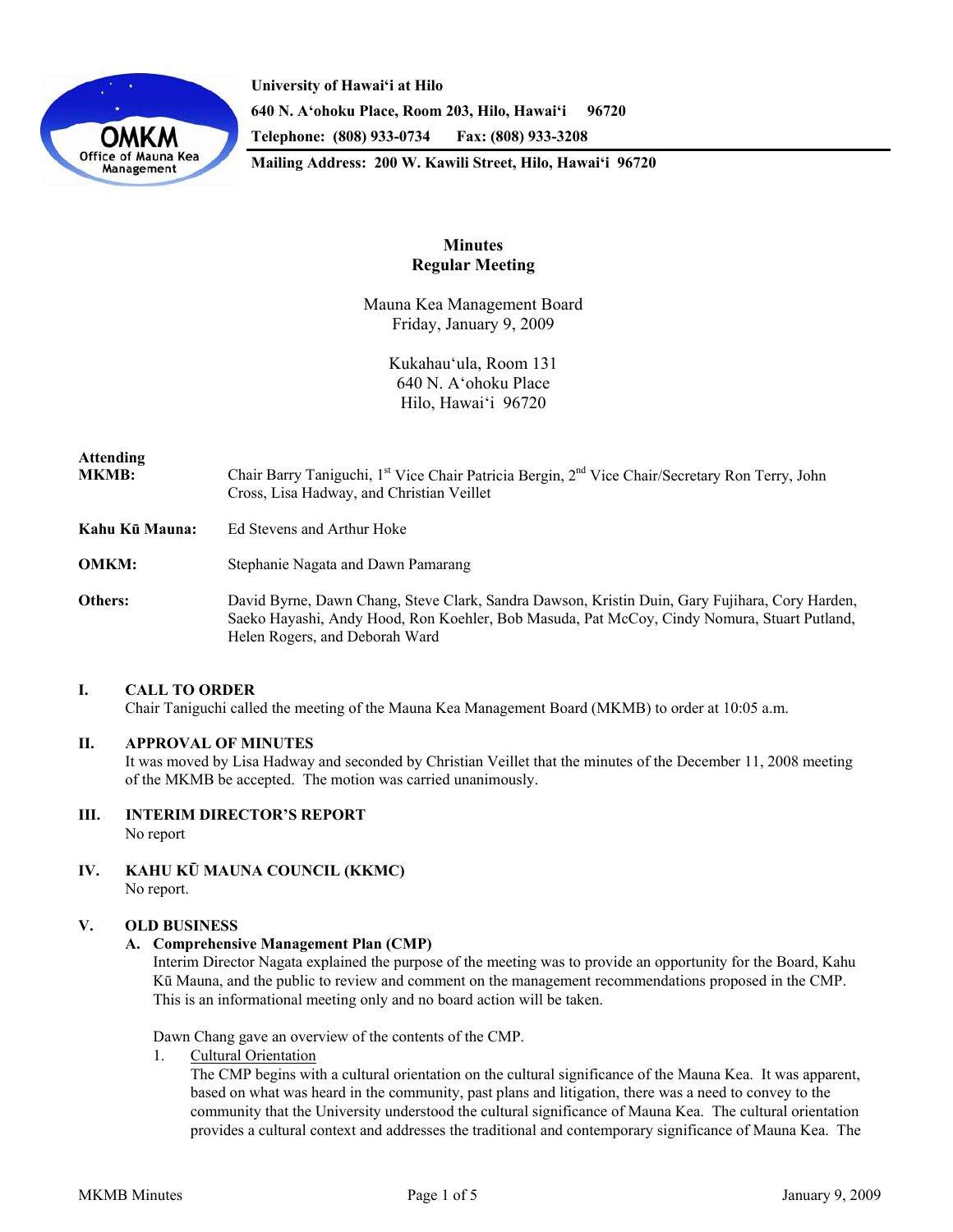cultural background is built upon existing plans, reports and studies, including Kepa Maly's report in the 2000 Master Plan and studies by Ed and Pua Kanahele. Clearly there are Hawaiians who will disagree, so we do not espouse that this is the only viewpoint, but it is a viewpoint that conveys the cultural significance of Mauna Kea.

- 2. Introduction. The Introduction section talks about the foundation for and why the management plan is being developed. It discusses how the CMP was developed, including engaging in a community consultation process and building on preexisting plans. It also describes the Ka Pa'akai analysis: identifying cultural and natural resources; identifying potential threats or impacts of the project, i.e., the adoption of the management plan; and analysis of appropriate management measures to address threats to preserve and protect the resource.
- 3. Management Environment. This section describes the management area. It also gives an historical review of past plans for Mauna Kea and talks about the regulatory schemes that apply to Mauna Kea.
- 4. Community Engagement. It was thought that many people in the community felt disassociated with Mauna Kea and felt that UH did not involve the community in the development of plans that affected Mauna Kea. An extraordinary amount of time was spent reaching out to the community to engage them in the process, including traditional public meetings, small talk-story sessions, one-on-one meetings, and meetings with organizations and agencies such as the Association of Hawaiian Civic Clubs, Kanaka Council, Office of Hawaiian Affairs, business organizations, hunting organizations and hunters, subsistence gatherers, cultural practitioners, and families with lineal connections to Mauna Kea. The CMP dedicates quite a bit of time talking about the community engagement process, the principles that were used, which was first to ask permission, listen, ensure that what was heard was accurate, and include that in the planning process.
- 5. Cultural and Natural Resources. To a large extent, we relied on the information gathered in putting together the Cultural Resources Management Plan as well as the draft of the Natural Resource Management Plan. Information from those two plans, other previous plans, and various studies were used in this section.
- 6. Activities and Uses. This section describes activities and uses such as access, infrastructure, and their threats to the resources.
- 7. Management Component Plans. The major part of the plan addresses how to manage uses and activities. Education is a primary source of management. It is believed that if people are educated, they would have a greater appreciation of the cultural and natural significance of Mauna Kea, and they will become better stewards themselves. The next step is gathering more information about the resources, i.e., filling in information gaps. This is a very sensitive issue, for many Hawaiians there is no one right way or one wrong way. No Hawaiian is going to want to judge another Hawaiian. They recognize that they have different practices, but there is also an appreciation that while there may be different practices, there are probably some very fundamental values that Hawaiians will agree with which the plan is going to build upon. Kahu Kū Mauna and the MKMB Hawaiian Cultural Committee, working in coordination with families who have a lineal connection, cultural practitioners, and other Native Hawaiian organizations, will be used as a process to address some of these difficult cultural issues.

The other component of the management plan is the actual management measures, or specific recommendations. The management measures are all designed to look at the resources first and how to preserve and protect those resources while managing the uses.

The last component is enforcement. It is hoped that people will be educated and they will do selfenforcement. The University is moving forward with a request for rule-making authority to assist in enforcement of the CMP.

8. Issues Beyond the Scope of the CMP. Issues covered in this section are clearly policy issues: ceded lands, state lease, decommissioning, and new telescope development. Ms. Chang made it very clear that the CMP is not a development plan. It is not designed to proactively promote new development. The plan is to manage the uses, but at the same time recognizing that there will be applications for new development. The plan provides OMKM and MKMB a rational tool to evaluate the appropriateness of proposed activities.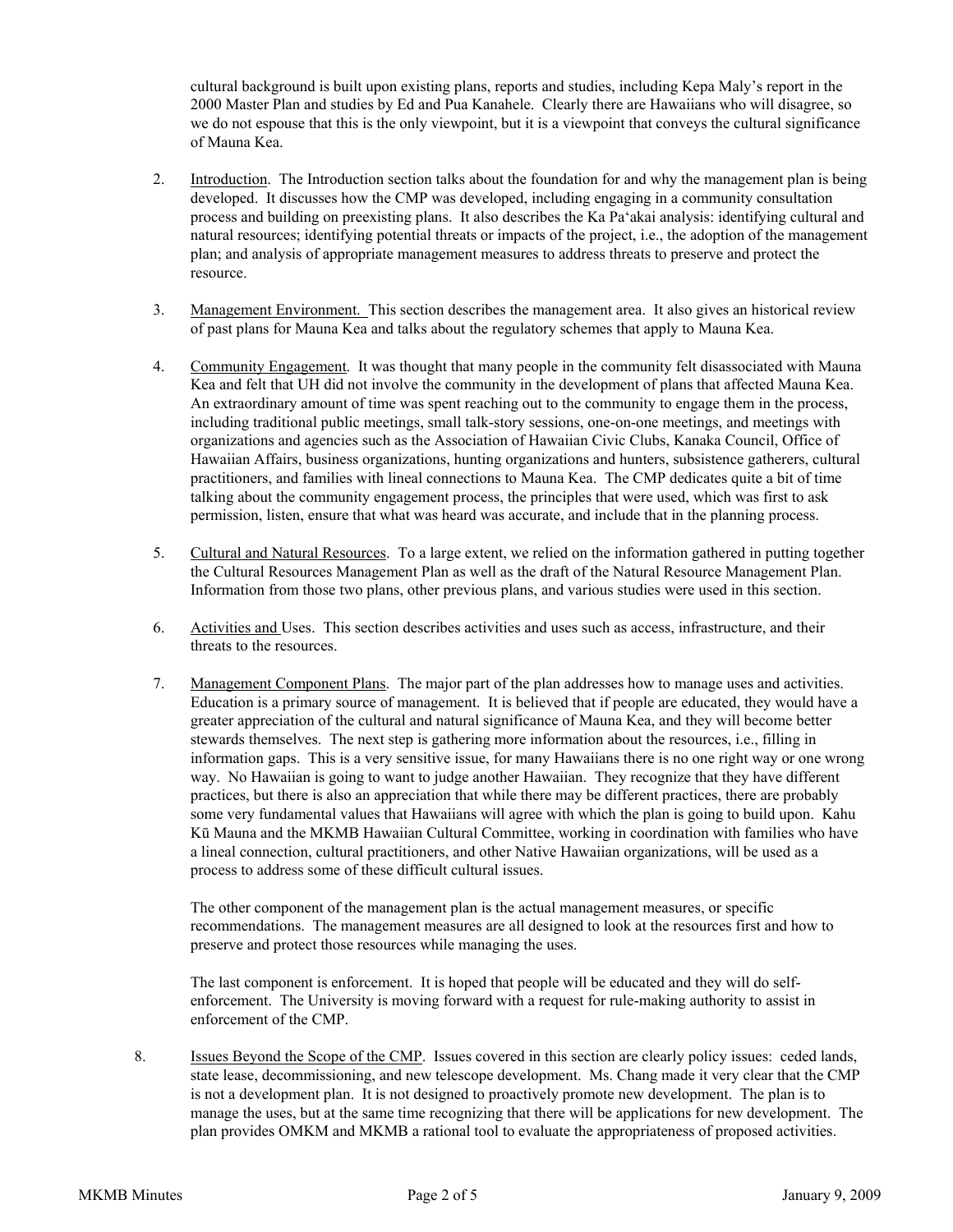Regarding this last section, it was important to recognize that the community raised these issues. Ms. Chang stated that these were beyond the scope of the management plan, but needs to be addressed at a higher level.

Ms. Chang stated they were planning to have a draft of the CMP some time in January and it will be posted on the web site. They also plan to do an informational briefing before the Land Board. They will also make sure that MKMB gets a complete draft of the CMP.

#### **Discussions**

Lisa Hadway asked if there was a Table of Contents for the CMP. Ms. Chang stated she was a little reluctant to distribute the Table of Contents as it is still subject to change. She also made the public aware that while they may have a copy of Section 7 even that may be subject to changes.

Ron Terry asked how the Environment Assessment (EA) schedule was going to fit in. Interim Director Nagata stated the EA would go out at the same time the draft CMP is made public, which should be by the end of January. The project timetable was to come out with the draft of the CMP by the end of January, post the EA in the Office of Environmental Quality Control (OEQC) Bulletin in February which starts a 30-day comment period. Following that 30-day period we will be incorporating the comments, so that would be some time in March.

#### **B. CMP Draft Management Recommendations**

Interim Director Nagata introduced the consultants: Kristin Duin and Andy Hood of Sustainable Resources Group International, Inc. (SRGII); and Steve Clark and Pat McCoy with Pacific Consulting Services, Inc. (PCSI).

Interim Director Nagata gave a PowerPoint presentation on the CMP draft management recommendations. The management areas under the University of Hawaii include the Science Reserve, the area around HP, and summit access road. She touched on a few of the management recommendations:

- − Conduct educational efforts to generate public awareness about the importance of preserving the cultural landscape.
- − Develop and adopt a management policy on the piling and stacking of rocks for the UH management areas.
- Define and maintain areas where snow-related activities can occur and confine activities to slopes that have a protective layer of snow.
- Encourage observatories to investigate options to reduce the use of hazardous materials in telescope operations.
- − Require use of Best Management Practices Plan for Construction Practices.
- − Require on-site monitors (e.g., archaeologist, cultural resources specialist, entomologist) during construction, as determined by the appropriate agency.
- − Require any future observatories to consider site restoration during project planning and include provisions in subleases for funding of full restoration.
- Require cataloguing of initial site conditions for use when conducting site restoration.
- Require use of closed-contained zero-discharge waste systems for any future development in the summit region, from portable toilets to observatory restrooms.

Pat McCoy explained the situation regarding "find spots," which are primarily stacks of rocks in which the historical use cannot be determined. During the surveys for OMKM they have noticed a tremendous increase in the number of "find spots" from earlier surveys. Regarding the recommendation requiring the use of closedcontained zero-discharge waste systems for future development, Andy Hood provided background on the hydrology of the summit area and Lake Waiau. Based on available information, it appears that Lake Waiau is a closed system and likely does not receive water from the summit.

# Discussions

Ed Stevens asked about decommissioning and about backfilling of the site, whether to leave it below surface, remain in place, or take it completely out. Chair Taniguchi guessed full restoration means you should bring back the material that was taken out. You may not be able to get that material. Do you put foreign material or leave a concrete block in the ground and leave the surface in a natural state? Those are the kinds of questions that have to be asked.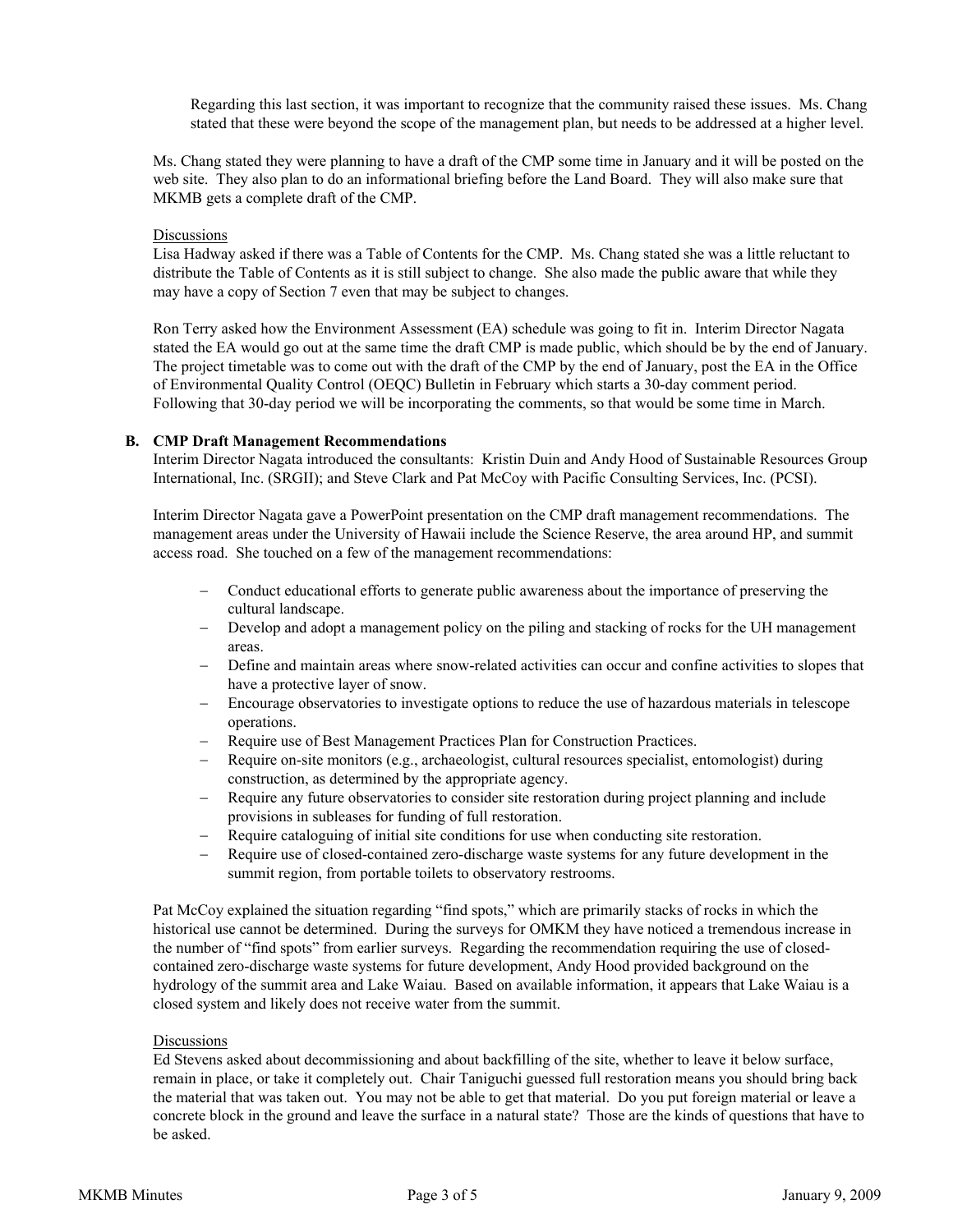Mr. Stevens stated it should be part of the planning policy that, for instance, TMT. There is a lot of material that is going to come out of there that could be stockpiled for future use even if it means finding a designated area, like the old batch plant. Unless it is restored completely with natural things, the *mana* does not return, it is still contaminated with man-made stuff. To restore it back to what it was includes the cleansing of it so a ceremony to restore it can be done.

Chair Taniguchi stated the Board has not yet started on a protocol for decommissioning. We have not come across the situation to decommission yet, but that day is coming soon. One of the requirements that the plan should have is a decommissioning protocol. Mr. Stevens stated that is why he is suggesting full restoration. If you have it as an option, you lose the battle.

Kristin Duin added they can make sure the point is made that decommissioning goes through an internal approval process. This might be where we add to or strengthen a recommendation to develop a decommissioning protocol. MKMB and Kahu Kū Mauna have approval over that. It is not the developer or the observatory that gets to decide which they do. It is MKMB and the entities that are responsible for that process.

Cory Harden asked what happens if the telescopes do not have enough money to do the restoration. Is there a provision where they have to set that money aside when they do the construction? Chair Taniguchi thought for future projects it is going to be part of the plan. His concern is with what is there now. The subleases have a requirement that they are responsible for the decommissioning. He does not think there is a requirement to have a sinking fund. We need to start working with the existing observatories as to how they are going to fund this.

Dr. Terry stated the recommendations looked good. He will be submitting specific comments. As we proceed with getting this plan finalized, he would like everyone to think about ways that we can take these actions and make them as specific and binding as possible with our limited resources, personnel, and volunteer groups. There needs to be more specificity on how to implement the recommendations. Just having the recommendations allows us to go to the legislature and say that these are the things that we need to do, give us some clout to make it happen.

Dr. Terry's second comment had to do with priorities. Access, for example, is a big issue. Do we have a sense of what the broader community wants to do about access? He has heard from environmentalists and Native Hawaiian groups there needs to be a way to restrict access on Mauna Kea, but on the other hand he has heard the opposite at hearings he's attended - do not try to restrict our access. Is there any consensus on this issue? Ms. Chang replied she cannot say if there is consensus other than recognizing that it is a priority issue from a resource management standpoint.

Chair Taniguchi emphasized we need to be careful as to what we put into the plan versus what we are going to develop later. The more specific things/actions that we put into the plan, it becomes subject to more conflict, then we will not be able to get a plan through. This is why we want the authority to do rule-making. A lot of this stuff will be addressed in rule-making. Interim Director Nagata added you might be committed to something that might not be workable. Dr. Terry commented the plan is to be adaptive and was not suggesting that anything be written in stone, but some suggestions would get us a little closer towards managing the number one crisis on the mountain.

Christian Veillet felt the recommendations were presented systematically. He felt the most important part was the desired outcomes because they form the basis for the recommendations. He suggested rewriting the desired outcome on page 7-32 because the term "enhance" implies encouraging more activities on the mountain. Mr. Hood stated the recommendation was to control access not to enhance the opening up of more area. Many of the recommendations are stated in a passive voice because it was written for an entity that does not have rulemaking authority. Many of the recommendations are predicated on OMKM getting authority from the legislature to implement rules to make the recommendations legally binding.

Ms. Hadway said although she is with the NARS she does not represent all of DLNR She has some clarification regarding hunting issues and referenced Title 13, Chapter 122-123. She reviewed the Cultural Resources Management Plan and read that section and found out that a lot of the information came from the State Historic Preservation Division report in 2000. She plans to provide comments to the consultants. There are a lot of plans